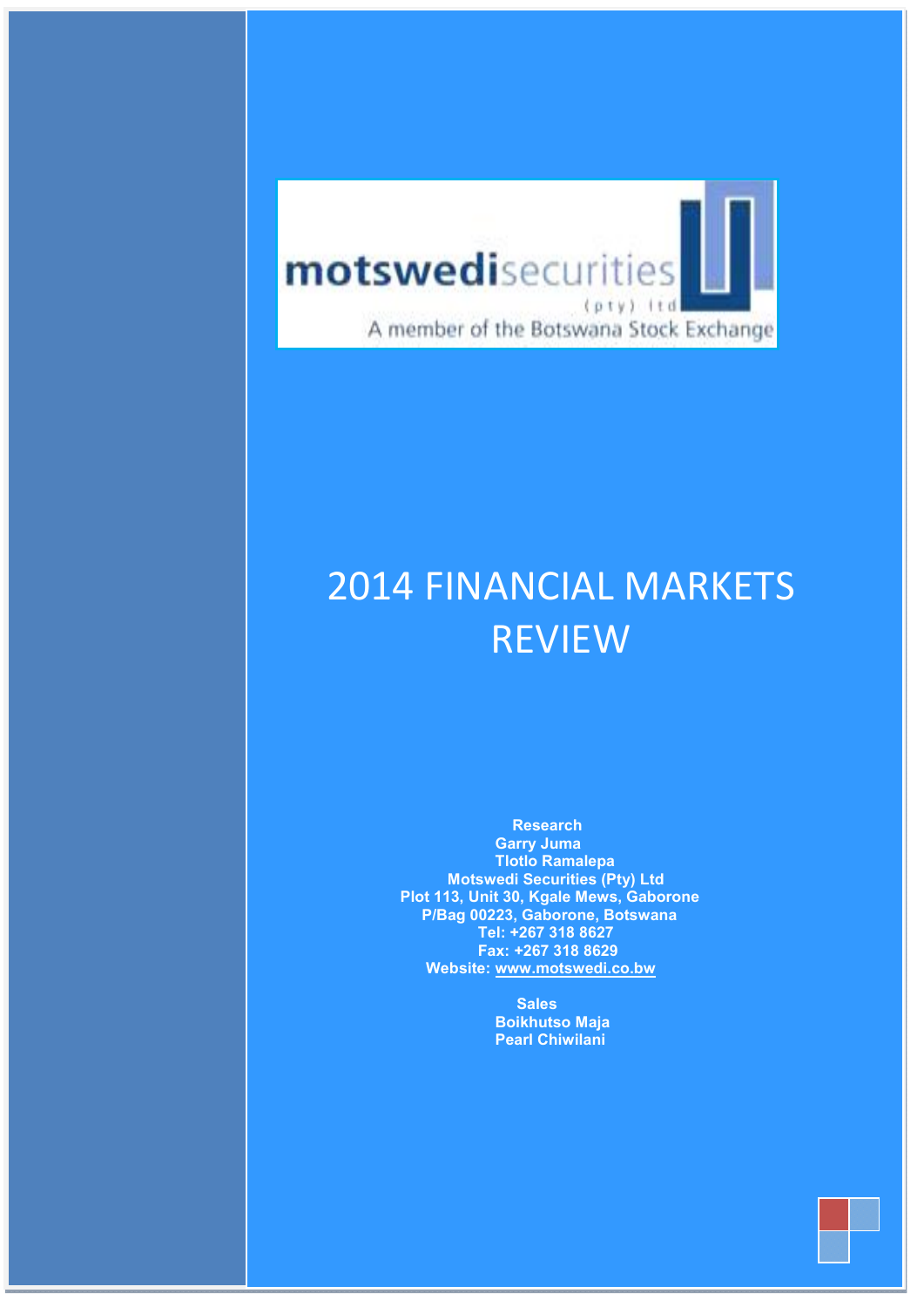motswedisecurities A member of the Botswana Stock Exchange

### 1.0. 2015/16 Budget Review

The Minister of Finance Kenneth Matambo presented a fairly 'neutral' Budget for the 2015/16 financial year. Total Revenues and grants are forecasted at P55.38bn, a 10% increase from the revised FY14: P50.18bn. Mineral revenue is forecast to contribute 34.4% of the total revenue, Customs & Excise, 29.5%; Non Mineral 17.5%. Mineral revenue continues to be the main contributor towards total revenue and this is a cause of concern as any negative developments on the global economic landscape may impact negatively on our mineral exports and hence reduce revenue. This brings to the fore the need to speed up the diversification of the country's economy. Total expenditure and net lending is projected at P54.1bn, a 6% increase from the revised FY14: P51.26bn. Accordingly, a budget surplus of P1.23bn (0.8% of GDP) is projected, an increase from the revised FY14: P280mn. The rrecurrent budget was allocated P36.7bn (68% of total expenditure), with the education ministry taking the biggest share of 33% (5% increase from 2014). The education ministry has been enjoying the largest share of the recurrent budget in recent years but we are of the view that more emphasis should be placed on improving the quality of the education system. The government should also prioritise the alignment of the education system especially at tertiary level so as to meet the changing and dynamic needs of the private sector.

The development budget stood at P12.93bn. (23% of total expenditure), with the Ministry of Minerals, Energy & Water taking the biggest share of 28% in line with our expectations. Major projects that will

be funded includes; the North-South Water Carrier ii (P500mn) and Morupule A refurbishment (P100mn). The North-South Water Carrier project will go a long way in the provision of adequate water supplies especially towards the southern parts of the country following the almost drying up of Gaborone dame. Water is one of the key resources needed by the business sector and its availability will go a long way in creating a conducive and enabling environment for the business sector. The allocation towards the refurbishment of Morupule A is also vital as it will ensure the provision of adequate energy supplies which is vital for the business sector and the growth of the economy.



*Source: Ministry of Finance*

One of the major highlight that came out of the budget is the extent to which some of the major projects are not properly implemented. Between 2011/12 – 2013/14, around 17.3% of the development budget was under spent. This is an area of concern as it compromises the growth of the economy. In some cases, the government has had to allocate more funds towards the refurbishment of some projects which becomes too costly to the economy, whereas the funds could have been used for other key projects. Going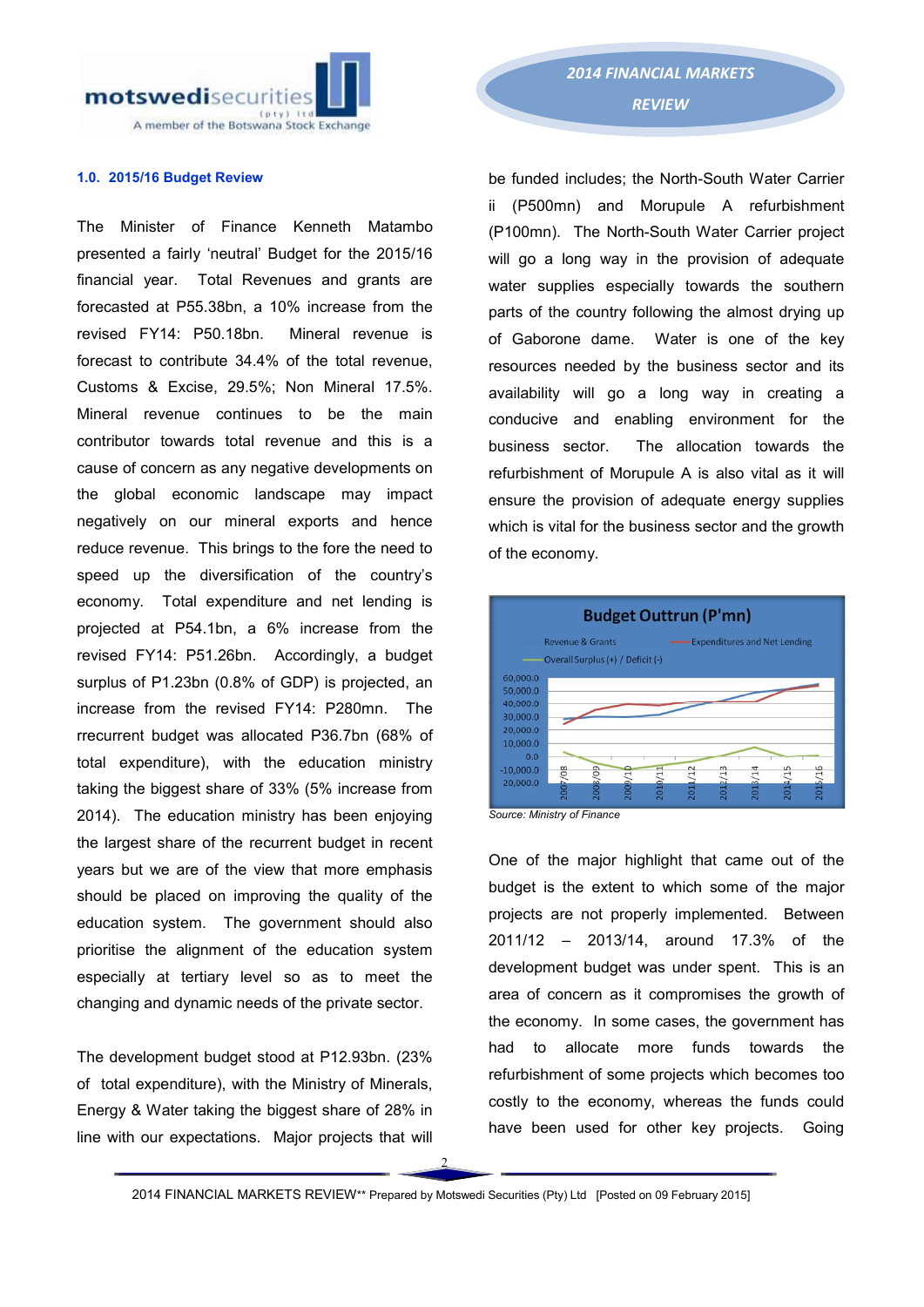

forward it is our view that more attention should be given toward the implementation of the projects to ensure that the funds are utilised more effectively and efficiently. We are still to see how the newly established implementation unit will be effective in ensuring that projects are implemented and completed on time.

The Minister also announced the setting up of the Cluster and Value chain in selected sectors ie; Diamonds, Tourism, Cattle, and Mining comprising of coal and other minerals except diamonds. The idea is to encourage private sector participation in the growth of the economy while at the same time diversifying the economy. In China this concept has a long history and has been a huge success, with significant contribution towards its growth and economic transformation. It is estimated that these Clusters in China (including all types of industrial parks and zones) accounted for about 22% of national GDP, about 46% of FDI, and about 60% of exports and generated in excess of 30 million jobs in 2007.

It is vital to note that the success of these Clusters is based in among others; availability of economies of scale, funding, supplies of inputs, ready market for finished products, good infrastructure, productivity advantages, presence of anchor firms etc. It is our firm believe that the 'Cluster' and Value Chain approach will go a long way in supporting the private sector contribution to the country's economy as well as create employment provided the concept is adequately financed and conducive. However, we note that the budget was silent on the budget allocation for this noble project.

Going forward, we are of the view that more focus should be channelled towards the agriculture sector given its importance in the economic diversification and the development of the rural economy and ultimately poverty eradication. Adequate resources are needed to mechanise the sector and provide adequate farmer training to increase productivity and hence food security. We can take a leaf from Israel, which is predominantly a desert country withmore than half of the land area a desert while the climate and lack of water do not favour farming. Its agriculture sector is mechanised, highly developed and produce 95% of its own food requirements, while contributing 3.5% towards total exports. The agricultural sector is based almost entirely on Research & Development, while diversification and growth in types of plant crops and livestock breeding has increased over time. Methods of cultivation have also improved, and Israel continues to develop more efficient forms of irrigation, greenhouses, and mechanical equipment for processing and harvesting crops.

### 2.0. GDP grew by 5.4% y/y in q3...

Botswana GDP is estimated to have grown by 5.4% 2014, according to the 2015 Budget Review Statement. For 2015, GDP is projected to grow at a slower rate of 4.9%, while we project a slightly lower growth of 4.8% due to unfavourable developments especially from the Euro zone and Japan. The 2014 growth was mainly driven by nonmining sectors including Trade, hotels & restaurants, Finance and Banking, and Social & Personal Services. Upcoming projects such as establishment of a Steel Manufacturing plant in Selebi-Phikwe and horticulture Agro Processing

3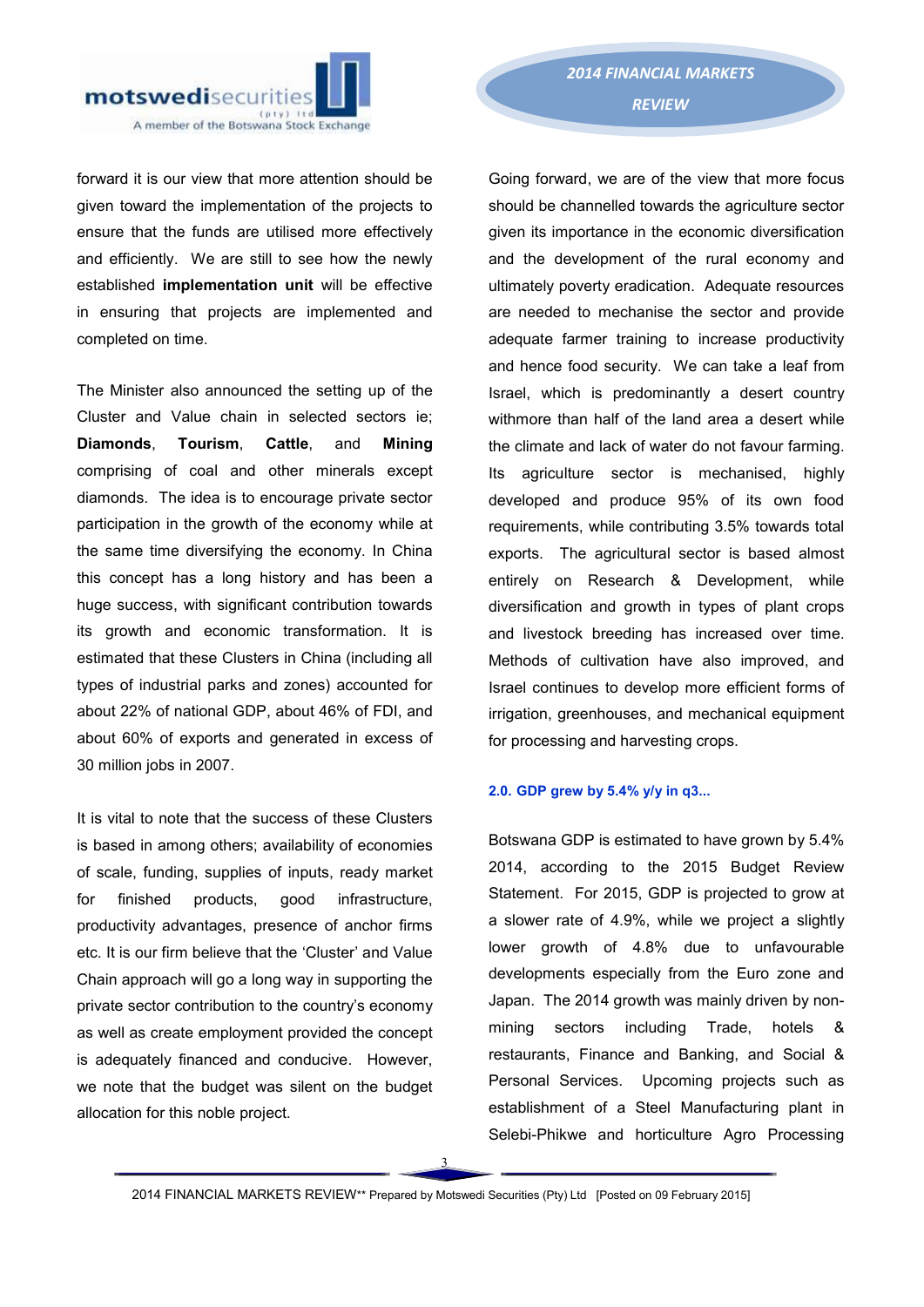

plant which will be commissioned later during the year or early 2016 are expected to support growth in 2015. In addition, the P12.9bn allocation towards the development budget will support the growth of the economy.



*Source: Statistics Botswana, Motswedi Securities*

The mining sector contribution to economic growth has been falling over the recent years, while nonmining sector contribution has been steadily improving reflecting the some diversification of the economy. However, our worry is that much of the non-mining sector growth is mainly dependant on government expenditure hence is prone to changes in government expenditure.



### Real Value Added (Pmn)

We remain concerned about the negative growth of the Water & Electricity sector which has been a drag to our economy. We hope the P500mn allocation towards the North – South Water Carrier and the P100mn allocation towards the refurbishment of Morupule A power station will go a long way in improving the water and power situation in the country.

Developments on the global economic landscape are still a concern to us, particularly the recession in Japan, the slowdown of the Euro Zone and Chinas given these are some of our major trading partners and any slowdown of their economies will impact negatively on our exports. The IMF recently reduced its global growth projection from 3.8% to 3.5% in 2015. The downward revision was mainly due to the bleak prospects from China, Russia, the EU, Japan and other major oil producers. However the US was the only country whose outlook was raised as the economy has shown some resilience in GDP growth and the labour market.

### 3.0. Inflation closed the year at 3.8%...

Inflation has been on a downtrend during 2014; falling from 4.4% in January to close the year at 3.8%. This was underpinned by stable food prices, backed by a stronger Pula to the rand, and also the 6% reduction in fuel prices towards the end of the year. However the Housing, Water, Electricity, Gas & Other Fuels group has been generally on an uptrend as water and electricity supply has been challenge.

The Food group section which has the largest weight to our CPI basket has been a major

2014 FINANCIAL MARKETS REVIEW\*\* Prepared by Motswedi Securities (Pty) Ltd [Posted on 09 February 2015]

4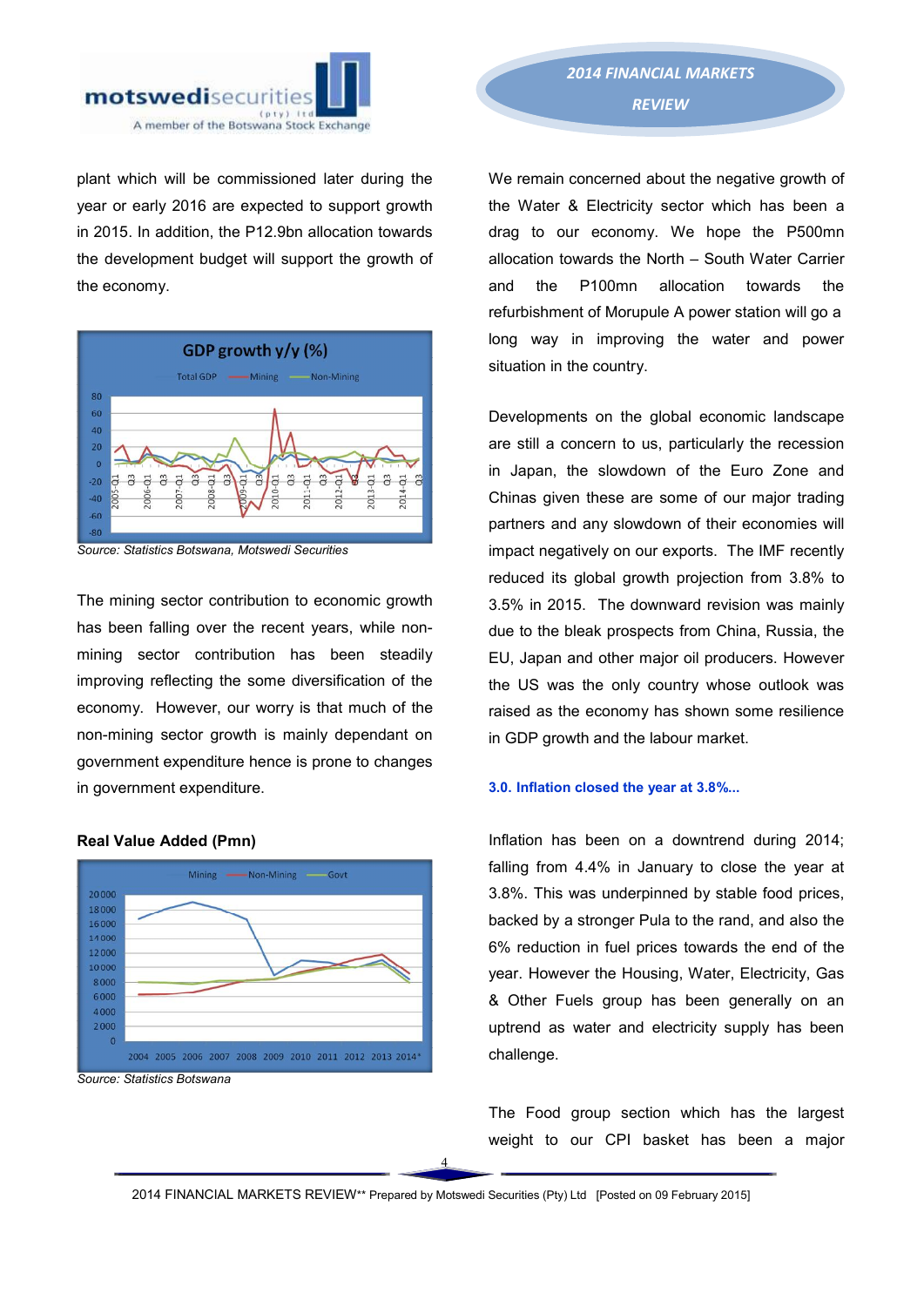

backbone to curbing inflation increase, due to the strength of the Pula to the rand throughout the year. SA inflation has also come down to 5.3% in December (within the central bank objective range), though at the top end. With the developments that took place in SA and globally during the year, (mining and engineering sectors stoppages, geopolitical tensions in Middle East countries) the economy has been fragile with recent GDP showing a sluggish 1.4% y/v. The SA central bank has adjusted the bank rate to 5.75%. It is our view that going forward, the central bank may maintain the bank rate at current levels in order to "attack" any upward inflationary pressures, though a rate cut cannot be ruled out as the economy has not come out of the woods. However despite the potential imported inflationary pressures from SA due to cost push inflation, we remain confident about the stronger Pula that it will deal with the pressures adequately. We also saw a fuel price cut during the year as brent crude prices has plummeted to more than its 5 year low at the back of worries of an oil flush in the market.



*Source: Statistics Botswana, Motswedi Securities*

Going forward, we expect the central bank to focus on economic growth, thus the downward momentum of inflation presents scope for a further

trim in the bank rate. During the year, we expect inflation to trend below 4%.

## 4.0. Botswana Equity Market – Sechaba a star performer despite operating challenges...

2014 was a quite an ebullient year as the volumes traded almost exceeded the record set during 2013. We saw numerous developments (Sefalana having a rights issue, Atlas Mara offer to ABCH, Letshego granted provisional banking license, Choppies setting a distribution centre in Zimbabwe,) the list is endless. What would be of substantial value to investors would be how all these evolutions would ultimately come down to aggrandizing earnings. Despite the hurdle the banks have been operating under, it is also intriguing to note that most of them posted decent financial results during the year.

There were 590.8mn shares worth of P2.17bn traded during the year slightly lower than the 669,5mn shares worth of P2.27bn exchanged during 2013, with most of the trades generated during q1 followed by the last quarter of the year.



*Source: Motswedi Securities, BSE* 

Letshego traded the largest volumes for a  $4<sup>th</sup>$ consecutive quarter making it the most liquid stock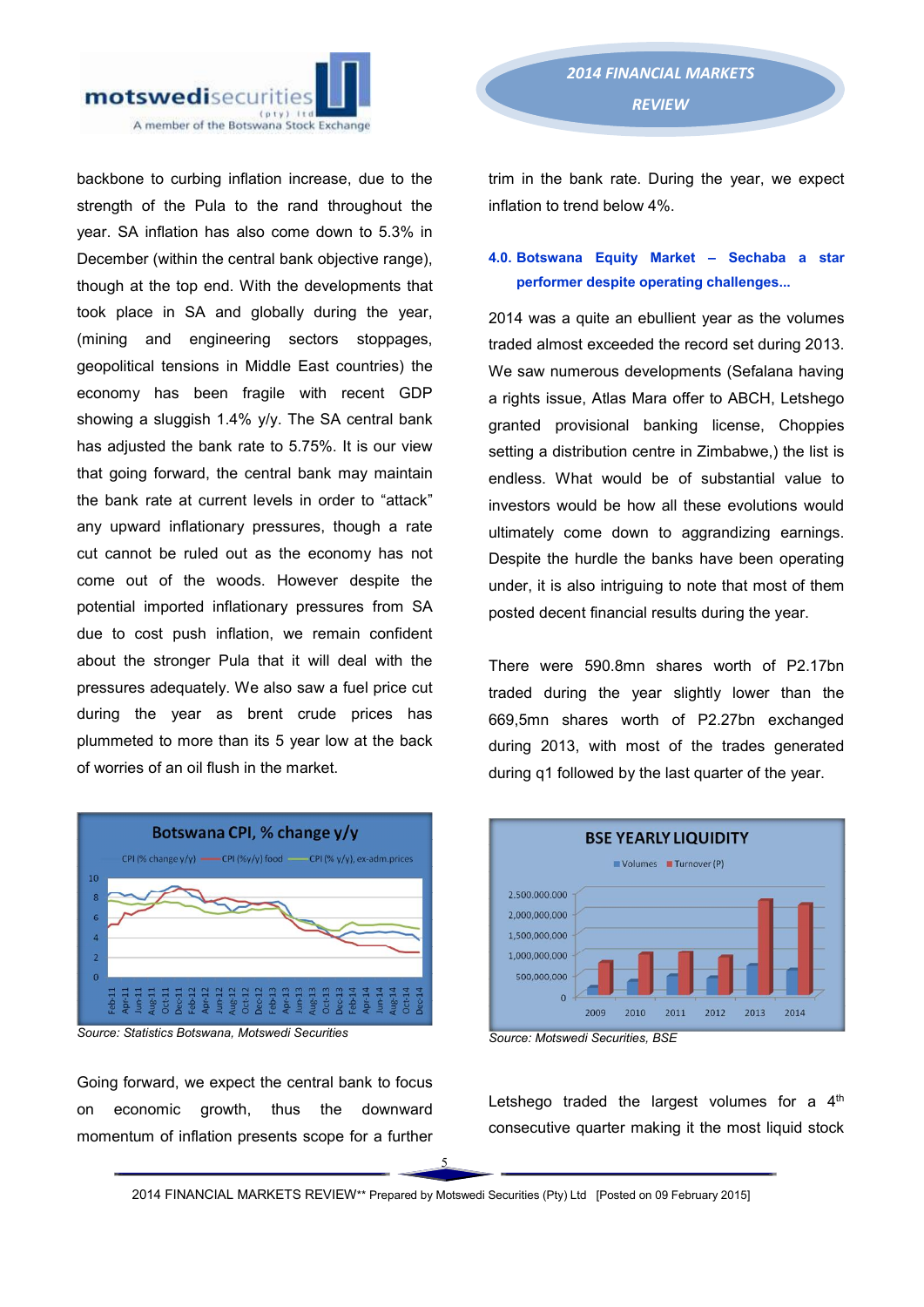

on the local bourse. During q4 the micro lender exchanged about 39% of the total trades followed by Choppies and Turnstar which traded 17% and 15% in that respective order. Other counters which traded significant volumes were FNBB, Letlole and BIHL among others.



*Source: Motswedi Securities, BSE* 

The DCI throughout the year swung between monthly gains and losses with an average gain of 0.4%, reaching its more than 6 year high during q4. The DCI realized the most negative returns during the 1<sup>st</sup> quarter of 2014 while conversely q2 was rosier for the domestic board.



*Source: Motswedi Securities, BSE* 

Almost 80% of the domestic counters closed in the black, reflecting how a good year it was for most of the stocks. Also, who would have thought Sechaba

would be the largest gainer, given the operating challenges it has had during the year! The banking space was the only industry that suffered during the year as the 2 largest banks by advances; FNBB and Barclays, ended the year in a red territory.

Chobe was the second largest gainer following its upbeat results and also the resilience of the US economy which brought positive sentiments about the global outlook despite woes on other developed economies.



*Source: Motswedi Securities, BSE*

Top movers

ABCH was among the largest gainers following the mandatory offer made by Atlas Mara of which almost 100% was acquired. Sefalana made a right issue and acquired 12 stores in Namibia during the H2 of the year. Despite the high competition on the property space (especially on the retail and office sectors), the counters had a fantastic year, all closing on a positive territory with the exception of NAP (though it advanced by 2.4% during q4). Letlole, Turnstar Primetime and RDCP had a total return average of about 23%, buoyed by their relatively higher dividend yields. Letshego also had a bull run during the year following the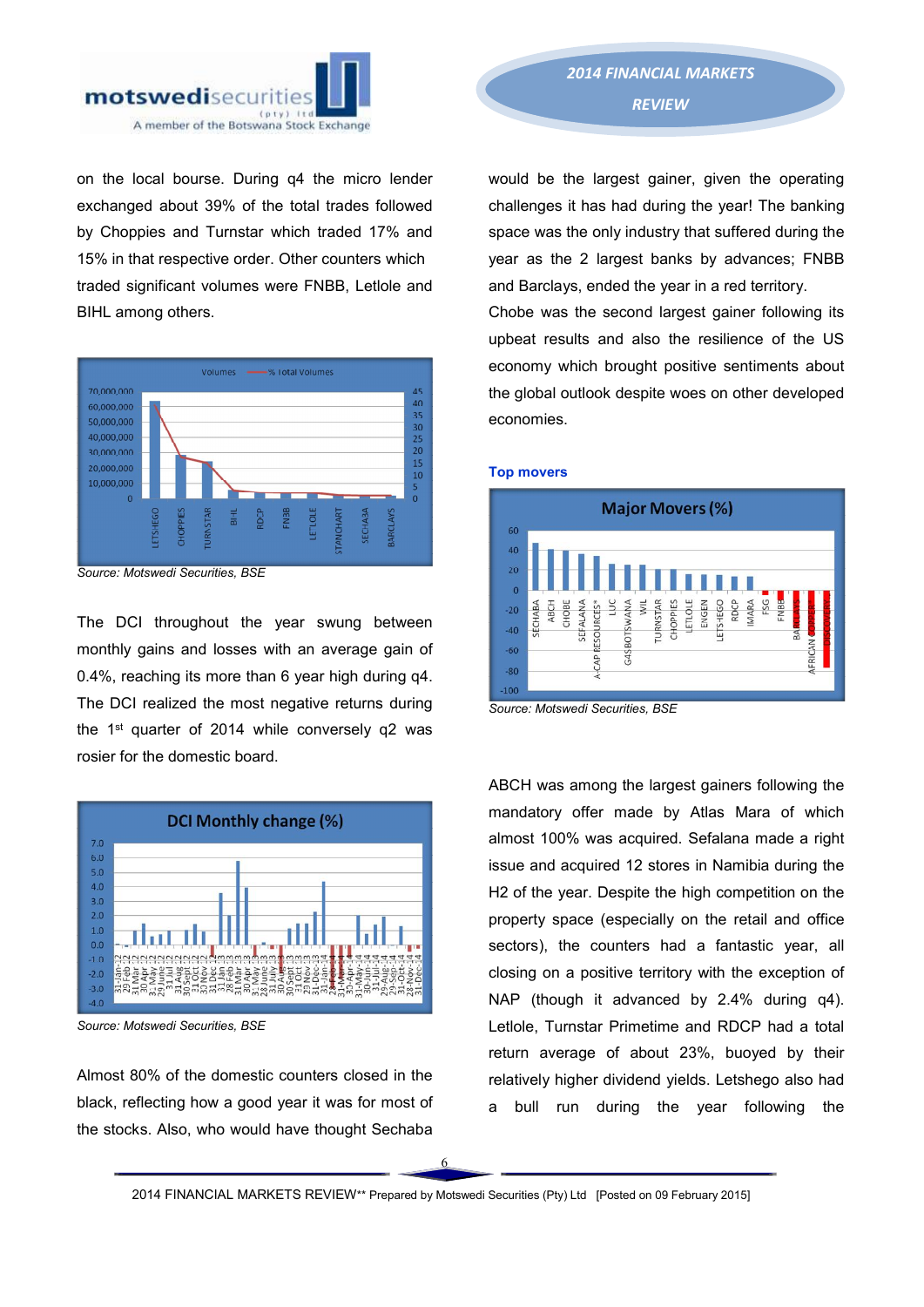

announcement that it was granted a provisional banking license in Namibia.

### YEARLY MOVERS

| <b>Counter</b>   | Price (t)<br>31 Dec<br>14 | Price (t)<br>31 Dec<br>13 | Ytd<br><b>Change</b><br>(%) | *Total<br><b>Return</b><br>(%) |
|------------------|---------------------------|---------------------------|-----------------------------|--------------------------------|
| <b>SECHABA</b>   | 2,811                     | 1,900                     | 47.9                        | 52.4                           |
| <b>CHOBE</b>     | 427                       | 305                       | 40.0                        | 45.4                           |
| <b>ABCH</b>      | 714                       | 505                       | 41.4                        | 43.8                           |
| <b>SEFALANA</b>  | 923                       | 675                       | 36.7                        | 39.0                           |
| WIL              | 315                       | 250                       | 26.0                        | 28.9                           |
| G4S              | 372                       | 295                       | 26.1                        | 28.9                           |
| <b>TURNSTAR</b>  | 208                       | 172                       | 20.9                        | 28.6                           |
| <b>LETLOLE</b>   | 215                       | 185                       | 16.2                        | 24.4                           |
| <b>CHOPPIES</b>  | 406                       | 336                       | 20.8                        | 21.9                           |
| <b>ENGEN</b>     | 950                       | 820                       | 15.9                        | 19.7                           |
| <b>LETSHEGO</b>  | 266                       | 231                       | 15.2                        | 19.2                           |
| <b>PRIMETIME</b> | 260                       | 230                       | 13.0                        | 18.6                           |
| <b>RDCP</b>      | 205                       | 180                       | 13.9                        | 18.5                           |
| <b>IMARA</b>     | 210                       | 185                       | 13.5                        | 15.7                           |
| <b>BIHL</b>      | 1,151                     | 1,055                     | 9.1                         | 15.3                           |

*Source: Motswedi Securities, BSE*

*\*Total return includes dividends*

On a q/q basis Wilderness topped the upside as it soared by 8.6% on higher than expected HY results where PAT surged by 69% y/v. Other major gainers during the quarter were Primetime, Sefalana and Chobe among others.



*REVIEW* 

### QUARTERLY MOVERS

| <b>Counter</b>   | Price (t)<br>31 Dec<br>14 | Price (t)<br>27 Sep<br>13 | Q/Q<br><b>Change</b><br>(%) | Ytd<br><u>Change</u><br>(%) |
|------------------|---------------------------|---------------------------|-----------------------------|-----------------------------|
| <b>WIL</b>       | 315                       | 290                       | 8.6                         | 26.0                        |
| <b>PRIMETIME</b> | 260                       | 240                       | 8.3                         | 13.0                        |
| <b>SEFALANA</b>  | 923                       | 853                       | 8.2                         | 36.7                        |
| <b>CHOBE</b>     | 427                       | 407                       | 4.9                         | 40.0                        |
| <b>STANCHART</b> | 1,257                     | 1,200                     | 4.8                         | 7.4                         |
| <b>SECHABA</b>   | 2,811                     | 2,701                     | 4.1                         | 47.9                        |
| <b>TURNSTAR</b>  | 208                       | 201                       | 3.5                         | 20.9                        |
| <b>NAP</b>       | 217                       | 212                       | 2.4                         | $-1.4$                      |
| <b>BIHL</b>      | 1,151                     | 1,137                     | 1.2                         | 9.1                         |
| <b>RDCP</b>      | 205                       | 203                       | 1.0                         | 13.9                        |
| <b>LETLOLE</b>   | 215                       | 213                       | 0.9                         | 16.2                        |
| <b>FSG</b>       | 237                       | 235                       | 0.9                         | $-5.2$                      |
| <b>FNBB</b>      | 362                       | 360                       | 0.6                         | $-10.2$                     |

*Source: Motswedi Securities, BSE*

On the negative territory, Discovery Metals was the biggest loser during the quarter losing over 50%. Meanwhile Lucara also had an incredible year but lost 22% as profit takers took risk off the table. The diamond miner discovered more stones larger than 100 carats and carried out exceptional stone tenders from its Karowe mines, boosting its revenues for the year. Lucara towards the end of the year announced its intentions to divest of its Monthae assets in Lesotho.

Barclays lower than expected FY'13 results, and its interims by mid-year hit hard on the stock as it plummeted by almost 40%, reaching a 12 month low of 340thebe (though there has been some recovery during q4). With the downtrend of our inflation rate, creating room for another potential rate cut on the bank rate, we could see NIMs coming under more pressure on the banking space.

7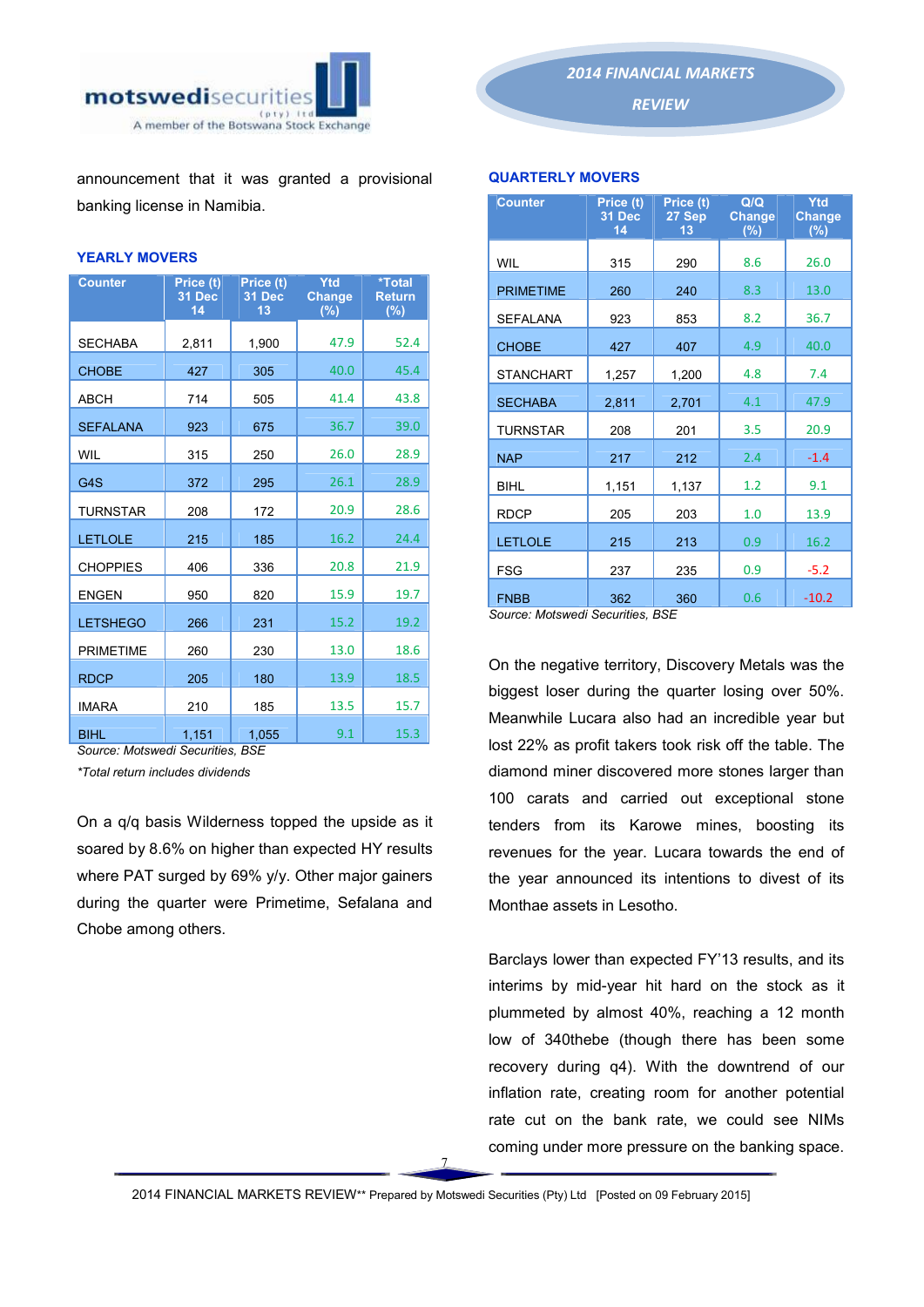

Probably the only thing we could do is; wait and see. Choppies have been quite this year, as markets weighed the growth prospects and its relatively higher P/E. The retail giant has managed to set up 28 stores and 2 distribution stores in SA as well as 13 stores in Zimbabwe and 1 distribution centre. Due to the lower crude prices, we could see a boost in consumer confidence, which will ultimately benefit the retail industry.

| <b>Counter</b>              | Price (t)<br>31 Dec<br>14 | Price (t)<br>29Sep<br>14 | Q/Q<br><b>Change</b><br>(%) | Ytd<br><b>Change</b><br>$(\%)$ |
|-----------------------------|---------------------------|--------------------------|-----------------------------|--------------------------------|
| <b>DISCOVERY</b><br>METALS* | 14                        | 30                       | $-53.3$                     | $-76.7$                        |
| <b>LUC</b>                  | 1,525                     | 1,965                    | $-22.4$                     | 27.1                           |
| <b>BARCLAYS</b>             | 345                       | 392                      | $-12.0$                     | $-37.2$                        |
| <b>BOD</b>                  | 40                        | 45                       | $-11.1$                     | $-11.1$                        |
| <b>FURNMART</b>             | 211                       | 231                      | $-8.7$                      | 1.0                            |
| <b>ENGEN</b>                | 950                       | 1,000                    | $-5.0$                      | 15.9                           |
| <b>CHOPPIES</b>             | 406                       | 410                      | $-1.0$                      | 20.8                           |
| <b>ABCH</b>                 | 714                       | 720                      | $-0.8$                      | 41.4                           |
| G4S                         | 372                       | 375                      | $-0.8$                      | 26.1                           |

### QUARTERLY SHAKERS

*Source: Motswedi Securities, BSE*

The DCI gained 0.65%; significantly lower than the 3.4% posted during q3. The foreign board, however, was on a losing streak shedding 0.23% and 0.4% for the year.

#### BSE INDICES

|                         | 31 Dec 14 | 29 Sep 14 | $Q/Q($ %) | Ytd $\overline{('')}$ |
|-------------------------|-----------|-----------|-----------|-----------------------|
| <b>DCI</b> <sup>↑</sup> | 9,501.60  | 9,439.95  | 0.65      | 4.95                  |
| <b>FCIT</b>             | 1,577.61  | 1,581.28  | (0.23)    | (0.37)                |

*Source: Motswedi Securities, BSE* 

The mixed movements of the large caps kept the domestic board market cap around the P46bn mark during the quarter, ending the year at P46.2bn. In 2013, the market cap closed at P43.4bn. However on a q/q basis, there was a 0.6% increase as compared to q3 mainly on the rallies of some of the large caps such as Sechaba.



*Source: Motswedi Securities, BSE* 

Sechaba was the biggest gainer for the year, pocketing almost 50% followed by ABCH and Chobe which soared 41% and 40% respectively.

Other major gainers were Wilderness, Turnstar and Choppies among others. Discovery Metals became the major loser for the year plummeting by over 70%.



*Source: Motswedi Securities, BSE*

Top movers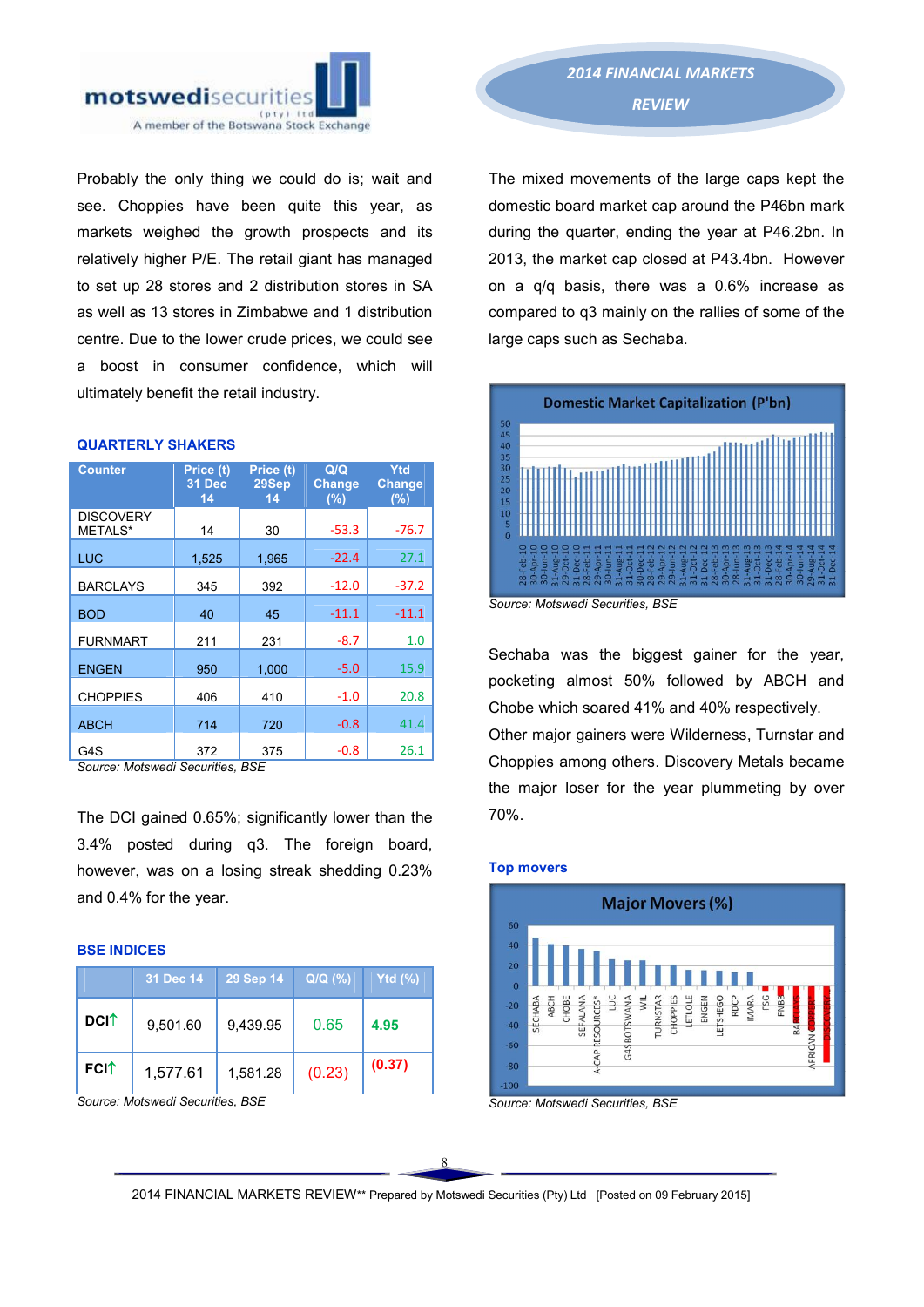

The ETFs were relatively volatile during the quarter, with Newgold being the only one that ended in the green territory, while Bettabeta and Newplat (which was listed during q3) shed 8.5% and 10.1% respectively.

| <b>Currency</b>      | 31 Dec<br>14 | 29 Sept<br>13 | Q/Q<br>(%) | <b>YTD</b><br>(%) |
|----------------------|--------------|---------------|------------|-------------------|
| <b>BETTABETA</b>     | 3,855        | 4,215         | (8.5)      | (5.0)             |
| NEWGOLD <sup>1</sup> | 10,810       | 10,670        | 1.3        | 1.3               |
| <b>NEWPLAT↓</b>      | 11,120       | 12,370        | (10.1)     | 4.2               |

*Source: Motswedi Securities, BSE* 

### 5.0. COMPANY NEWS

## Letshego granted provisional banking license in Namibia...

Letshego released their HY results towards the end of q3 where the bottom line was almost flat up by 3% y/y. The increased competition in Botswana (which is its major market) has led to a compression of net interest margins. However the micro lender realized a 23% y/y increase in interest income while interest expenses rose by a huge 216% at the back of a rise in forex losses. Impairments ticked up by 9% y/y to about P41mn with over 50% realized from the Eastern African region, albeit its impairment ratio remained below 2%. PAT was almost flat growing by a marginal 3%. Loan book was well expanded as it soared by 31% to strike the P5.01bn mark. Letshego increased its borrowings to about P1.5bn while its debt to equity ratio increased to 39%, reflecting its aggressive gearing strategy. The micro lender also increased its payout ratio to 50% from 25%.

Going forward, we are likely to see management taking cautious steps in lending to the Eastern African region, given the relatively higher impairments in those markets and also the absence of its credit insurance policy in some of those countries of operations. It is also our view that the strategy to hunt for deposit taking license will provide more access to cheaper funding and ultimately yields better interest margins. Although Botswana seems to be a presumably saturated market, Letshego has managed to post healthy growth within the Namibian, Tanzanian and Mozambique markets.

### Chobe HY results upbeat on higher capacity...

Chobe came in with their interim results during q4 achieving a 24% increase in revenues. This was mainly buoyed by increased capacity due to the acquisition of Moremi Safaris during 2013 and a relatively weaker Pula to the dollar. The group also managed to increase its bednights sold from 25,994 to 30,390; a 16.9% rise. Operating costs grew by 23% leading to a 25% increase in operating profit. PAT was firmer by 17.6% while EPS where at 39.14thebe. The recent uptrend of the stock has led to its P/E to rise though this was offset by the increase in EPS, as it ended the year at a multiple of 9.8; significantly lower than the market average.

The tourism space has shown some resilience, with recent GDP numbers showing a 7.8% growth of the Trade, Hotels & Restaurants sector during q3. Globally, IMF has recently downward revised its global outlook as some of developed markets like China and Japan economic growth remain fragile. We are of the view that the growth from the tourism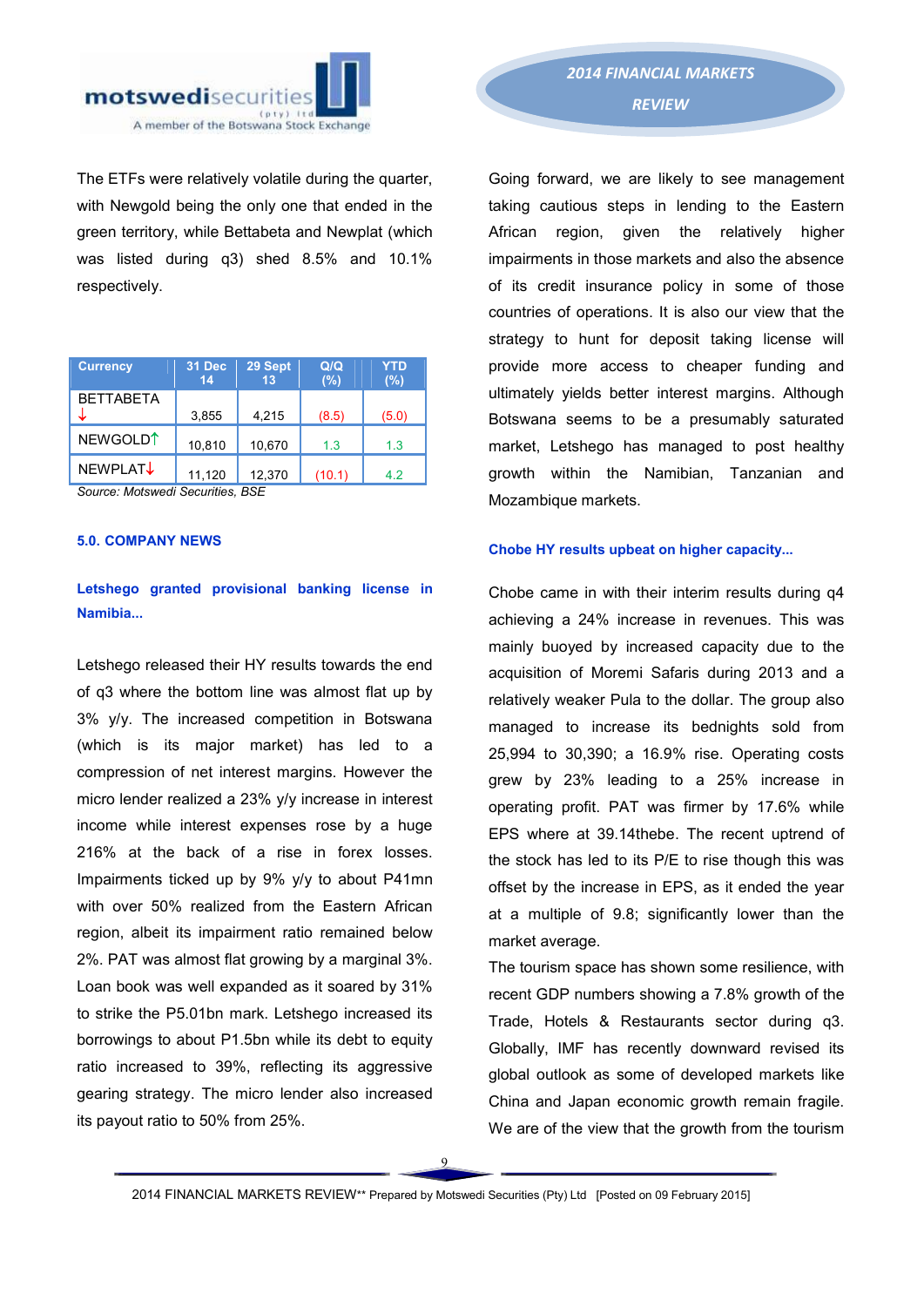

space would be modest as global growth remains a concern.

#### 6.0. Foreign Exchange Market Developments

The Pula lost ground against the dollar and the pound by 8% and 3% respectively, reflecting the firmer of the dollar against most major currencies. The local unit however, gained traction against the rand (2%), the euro (4%) and the yen 4% during the year under review.

#### Domestic (Pula Exchange rates)\*

| <b>Currency</b>       | 31 Dec<br>14 | 29 Sept<br>14 | Q/Q<br>(%) | <b>YTD</b><br>$(\%)$ |
|-----------------------|--------------|---------------|------------|----------------------|
| US\$/BWP↓             | 0.1147       | 0.1172        | $-2.69$    | $-8.37$              |
| ZAR/BWP $\downarrow$  | 1.1963       | 1.1697        | $-0.02$    | 1.72                 |
| EURO/BWP <sup>1</sup> | 0.0869       | 0.0869        | 1.53       | 3.97                 |
| GBP/BWP <sup>1</sup>  | 0.0696       | 0.0728        | 1.35       | $-3.02$              |
| JPY/BWP <sup>1</sup>  | 12.04        | 11.57         | 6.25       | 4.49                 |

*Source: Bank of Botswana* 

*\*= The rates as produced by the Bank of Botswana are for information purposes only and do not represent the rate that may be offered for any foreign exchange transactions.*

Meanwhile, on the  $27<sup>th</sup>$  of January, the Bank of Botswana reviewed the pula's basket weights to 50% to the rand and the balance to SDR. The central bank also adjusted the pula's rate of crawl from 0.16% to 0%. Prior to the announcement, the pula's exchange rate was fixed to a basket of currencies, which consisted of a 55% weight to the South African rand and 45% weight attributed to the International Monetary Fund's (IMF) Special Drawing Rights (SDR) currency, which in turn is made up of the US dollar, the euro, the British pound, and the Japanese yen.

# *2014 FINANCIAL MARKETS REVIEW*

It is our view that the adjustments reflect the change in trade dynamics and point to the central bank wanting a stronger Botswana currency in 2015, particularly in relation to the South African rand. In addition, the downward adjustment of the rate of crawl signify that monetary authorities expect Botswana's inflation rate to remain lower against most major trading partners hence the need to ensure that the country's real effective exchange rate is maintained to promote the country's competitiveness.

Meanwhile, the rand came under huge selling pressure during q4 as the SA economy dragged due to stoppages and recently power cuts due to a station failure. Mining and manufacturing (which are some of the major contributors to SA GDP) data came out downbeat as mining strikes weighed on the numbers. US nonfarm payrolls indicated a clear trend of recovery within the labour market of the US economy pushing the rand to depreciate against the dollar. The rand managed to reach year highs in 2014 when sentiments towards emerging markets enhanced following the easing of tensions in Ukraine. Russia during q2 invaded and took over Crimea in Ukraine, raising worries about a potential war. Towards the end of the year we saw the rand almost breaching the R12/\$ mark at the back of a sell-off of the Russian rouble posing a selling pressure on emerging markets currencies. The Russian central bank hiked its bank rate significantly in order to protect its currency which sold off as investors were worried about the Russian economy due to sanctions imposed by Western powers on Russia.

The rand could remain fragile in the mid-term as growth in emerging markets remains bleak. SA

10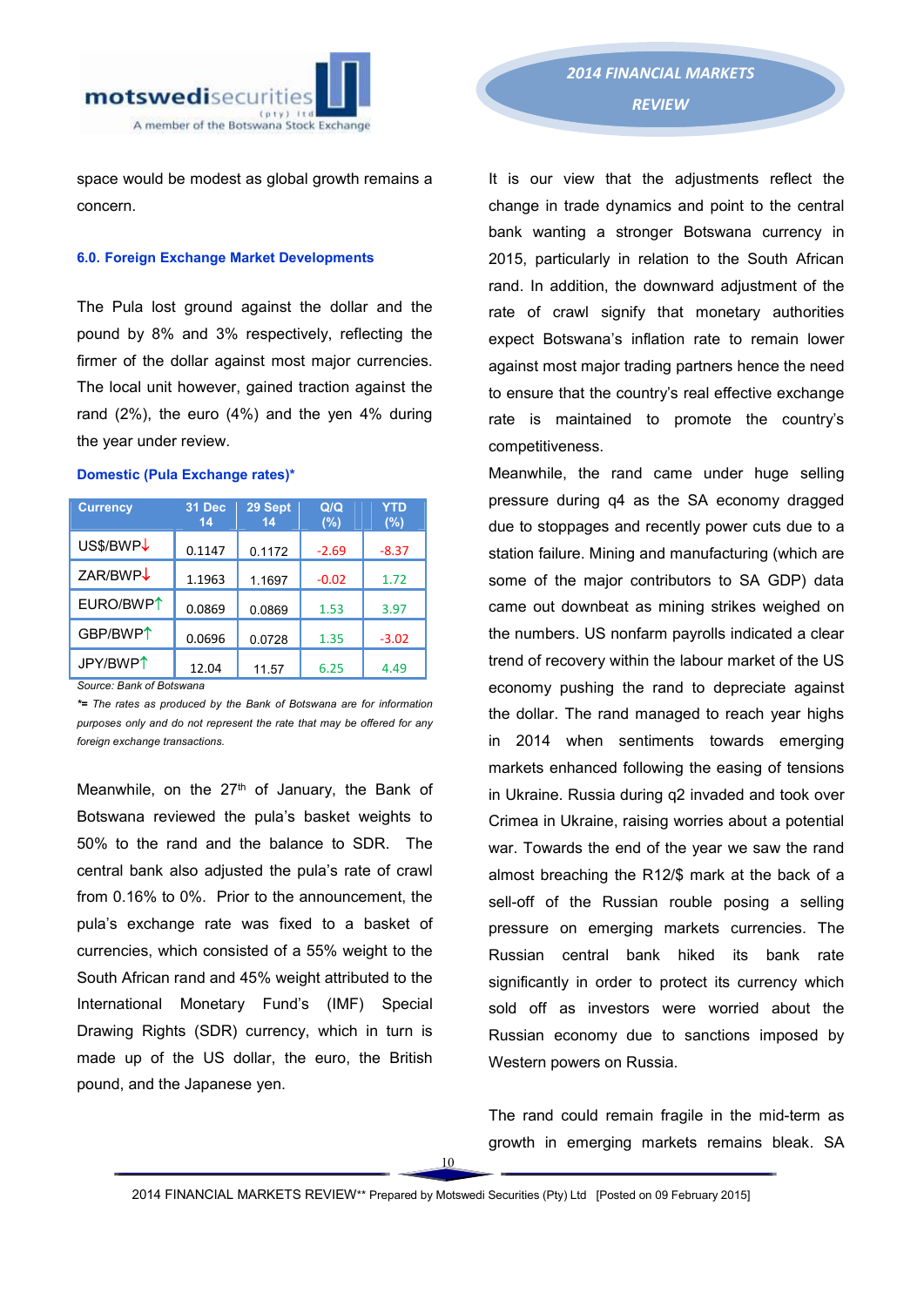

GDP for q3 grew by 1.4%, hurt by the sluggish growth on the mining and engineering sectors. We could see slower growth in q4 as recent power cuts has been affecting productivity which would absolutely affect the economy and ultimately posing selling pressures on the rand. US Fed also terminated its quantitative easing programme by during q4 (due to the resilience of the US economy), paving a way for a potential rate hike early this year, which could also impact negatively on the rand.



*Source: South African Reserve Bank*

### 7.0. International Commodity Markets- US Fed terminates QE...

#### Brent crude oil

Brent north sea crude oil was on a declining trend this year and mainly during q4, led by expectations of an oversupplied market. The European benchmark reached highest levels for the year of about \$114/barrel at the back of turbulence in Iraq which raised jitters in the market about a potential crude supply shortfall due to the crisis where Jihadists militants where in a mission to occupy Iraqi territories. However, the gains were short lived as the crisis never sprung to the south where about 75% of Iraqi crude is produced. During q4, Saudi

Arabia; the world's largest crude producer, trimmed its exports prices to the US causing a tumble in prices. The International Energy Agency also came on board, slashing its crude demand forecast for 2015 pushing brent crude prices to breach 5 year lows. The major hit on crude prices for the quarter was OPEC's decision to maintain its output in order to retain market share, leading to a decline to below \$60 a barrel.

### *Should we expect further decline?*

Besides the US, the global picture remains bleak as China's growth remain sluggish while the Euro zone fragile, raising concern about future crude demand. However, the US economy has been significantly resilient as we saw GDP numbers for q3 upbeat and US crude inventories on a downtrend indicating resurgent crude demand in the US.

Going forward, we expect crude prices to remain under selling pressure due to the global outlook and the mission of larger oil exporters to maintain their market share, though political tensions within major crude producers could put a floor on the losses.





 $\overline{11}$